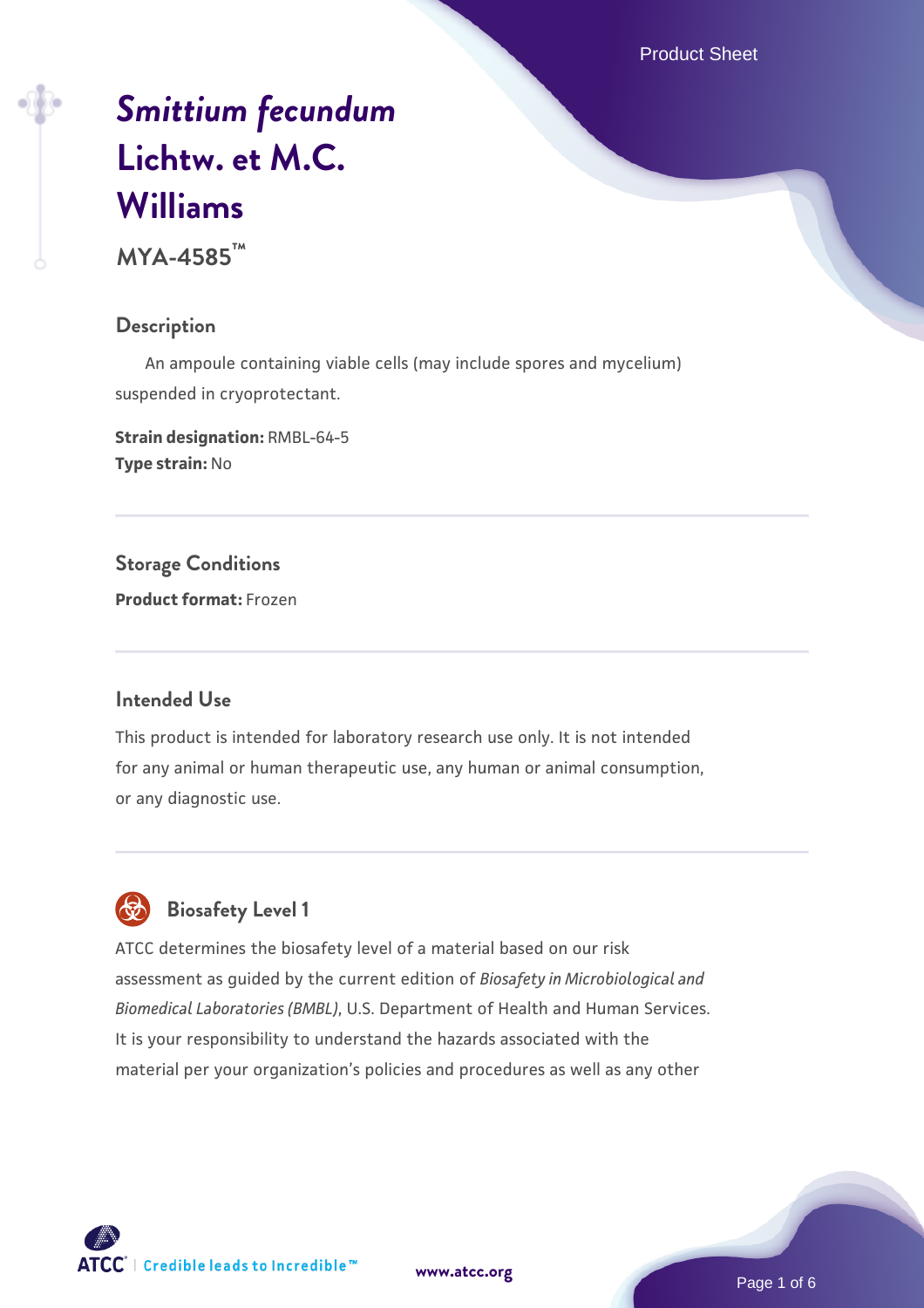applicable regulations as enforced by your local or national agencies.

ATCC highly recommends that appropriate personal protective equipment is always used when handling vials. For cultures that require storage in liquid nitrogen, it is important to note that some vials may leak when submersed in liquid nitrogen and will slowly fill with liquid nitrogen. Upon thawing, the conversion of the liquid nitrogen back to its gas phase may result in the vial exploding or blowing off its cap with dangerous force creating flying debris. Unless necessary, ATCC recommends that these cultures be stored in the vapor phase of liquid nitrogen rather than submersed in liquid nitrogen.

#### **Certificate of Analysis**

For batch-specific test results, refer to the applicable certificate of analysis that can be found at www.atcc.org.

# **Growth Conditions**

**Medium:**  [ATCC Medium 44: Brain Heart Infusion Agar/Broth](https://www.atcc.org/-/media/product-assets/documents/microbial-media-formulations/4/4/atcc-medium-44.pdf?rev=ce06ac4e5438493b896cd46c7d875629) **Temperature:** 20-25°C

#### **Handling Procedures**

**Frozen ampoules** packed in dry ice should either be thawed immediately or stored in liquid nitrogen. If liquid nitrogen storage facilities are not available, frozen ampoules may be stored at or below -70°C for approximately one week. **Do not under any circumstance store frozen ampoules at refrigerator**



**[www.atcc.org](http://www.atcc.org)**

Page 2 of 6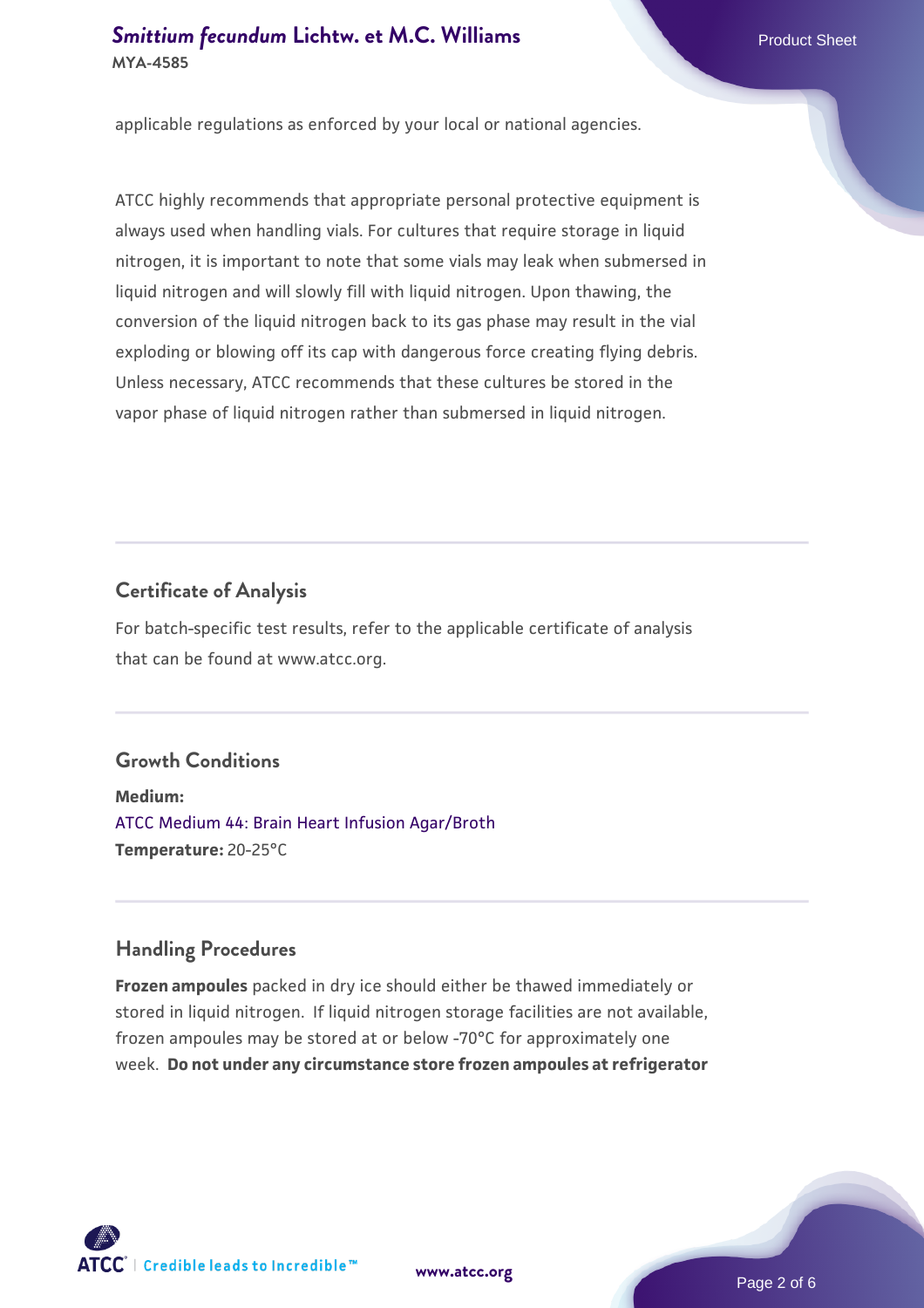**freezer temperatures (generally -20°C).** Storage of frozen material at this temperature will result in the death of the culture.

1. To thaw a frozen ampoule, place in a **2530 °C** water bath, until just thawed (**approximately 5 minutes**). Immerse the ampoule just sufficient to cover the frozen material. Do not agitate the ampoule.

2. Immediately after thawing, wipe down ampoule with 70% ethanol and aseptically transfer 10 microliter (or any amount desired up to all) of the content onto a plate or broth with medium recommended.

3. Incubate the inoculum/strain at the temperature and conditions recommended.

4. Inspect for growth of the inoculum/strain regularly. The sign of viability is noticeable typically after 1-2 days of incubation. However, the time necessary for significant growth will vary from strain to strain.

#### **Notes**

If using agar media in Petri dishes, flood dish with a shallow layer of sterile water before inoculation. In agar slants, add approximately 1mL of sterile water to the test tube and tip the tube daily to flood the agar surface during the initial stages of growth. ATCC MD-2232 (YM media with 30 mcg/L biotin and 600 mcg/L thiamine) may be added to the media instead of water to stimulate growth.

Additional, updated information on this product may be available on the ATCC web site at www.atcc.org.

#### **Material Citation**

If use of this material results in a scientific publication, please cite the material in the following manner: *Smittium fecundum* Lichtw. et M.C. Williams

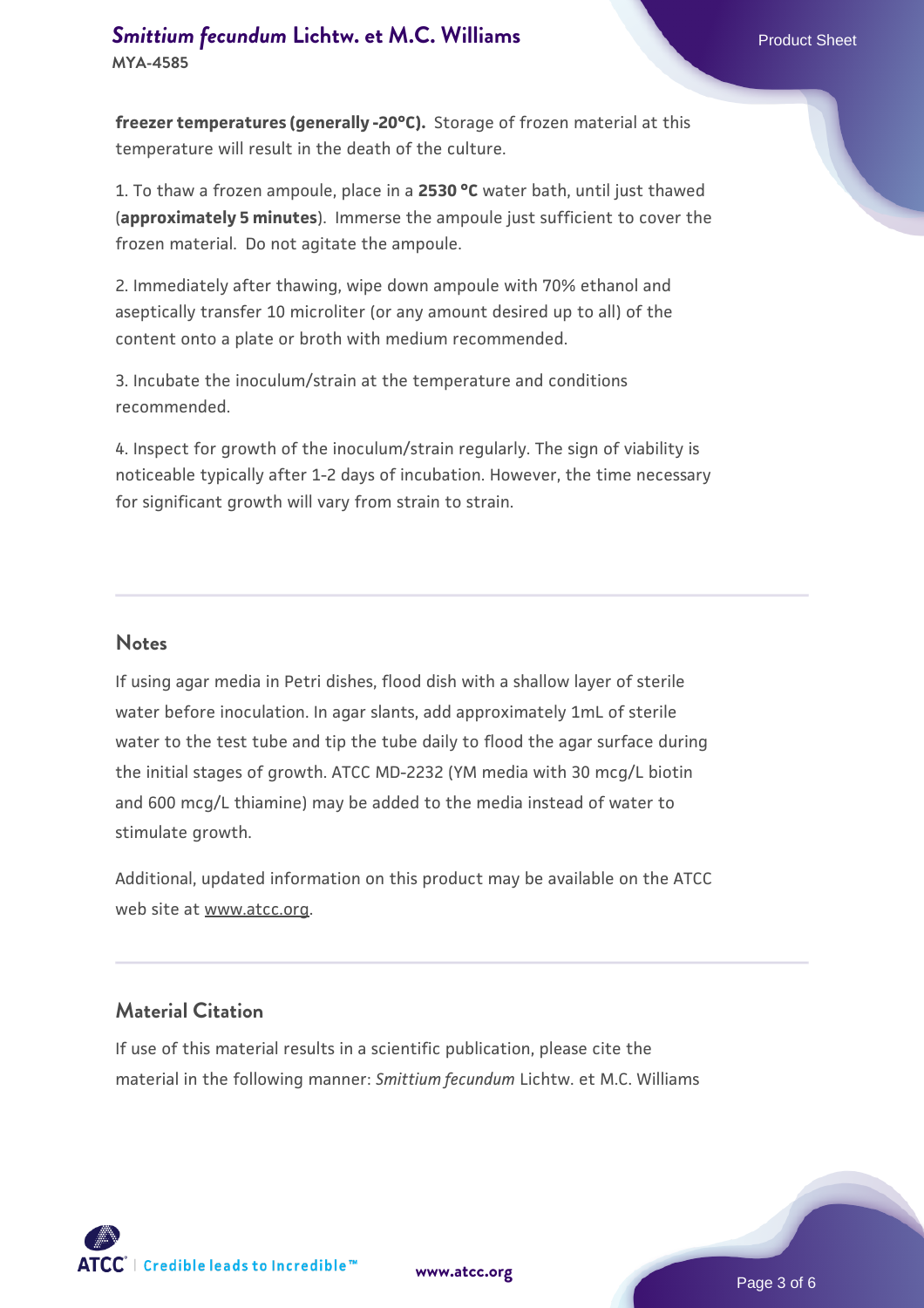(ATCC MYA-4585)

#### **References**

References and other information relating to this material are available at www.atcc.org.

# **Warranty**

The product is provided 'AS IS' and the viability of ATCC® products is warranted for 30 days from the date of shipment, provided that the customer has stored and handled the product according to the information included on the product information sheet, website, and Certificate of Analysis. For living cultures, ATCC lists the media formulation and reagents that have been found to be effective for the product. While other unspecified media and reagents may also produce satisfactory results, a change in the ATCC and/or depositor-recommended protocols may affect the recovery, growth, and/or function of the product. If an alternative medium formulation or reagent is used, the ATCC warranty for viability is no longer valid. Except as expressly set forth herein, no other warranties of any kind are provided, express or implied, including, but not limited to, any implied warranties of merchantability, fitness for a particular purpose, manufacture according to cGMP standards, typicality, safety, accuracy, and/or noninfringement.

# **Disclaimers**

This product is intended for laboratory research use only. It is not intended for any animal or human therapeutic use, any human or animal consumption, or any diagnostic use. Any proposed commercial use is prohibited without a license from ATCC.



**[www.atcc.org](http://www.atcc.org)**

Page 4 of 6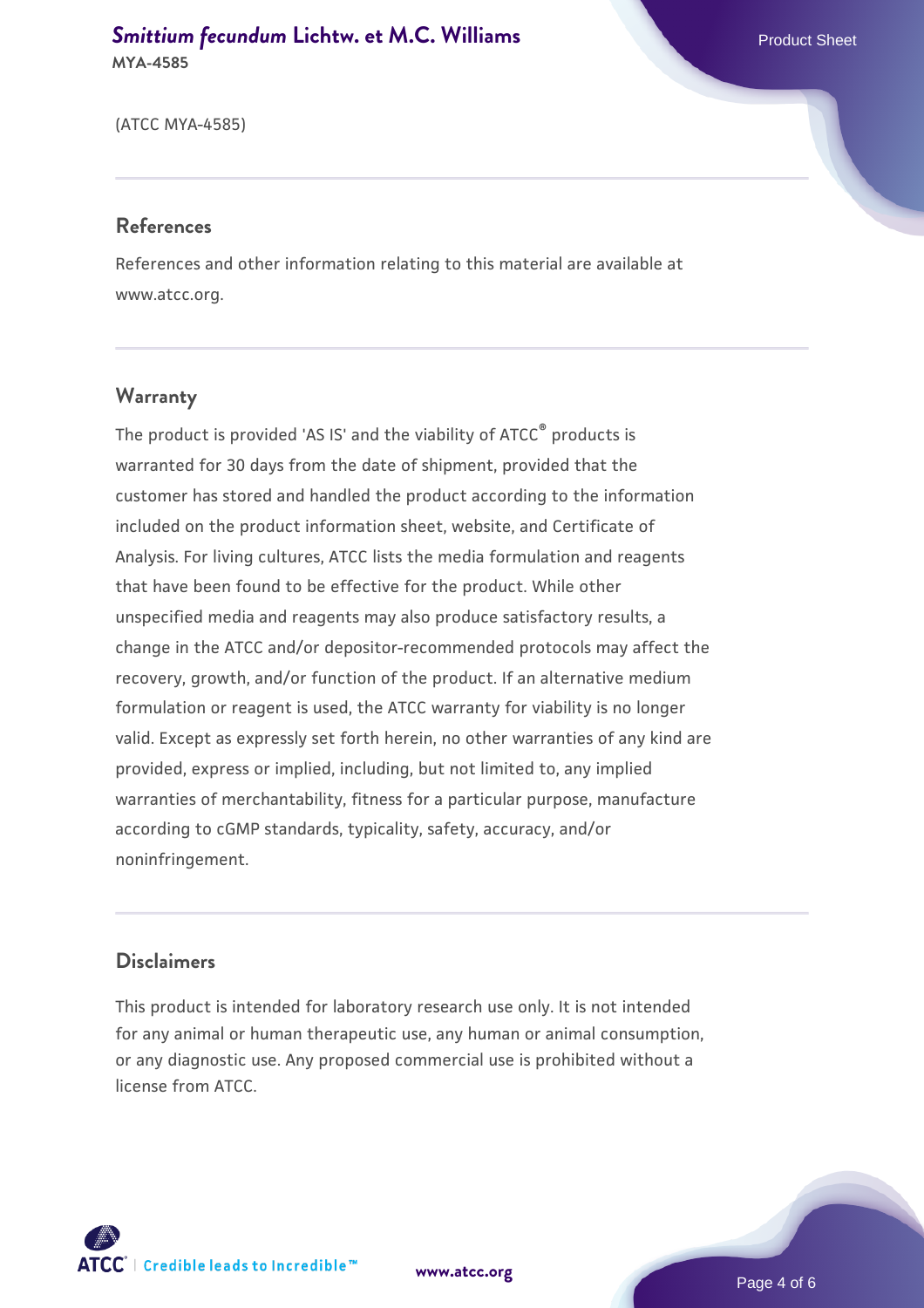While ATCC uses reasonable efforts to include accurate and up-to-date information on this product sheet, ATCC makes no warranties or representations as to its accuracy. Citations from scientific literature and patents are provided for informational purposes only. ATCC does not warrant that such information has been confirmed to be accurate or complete and the customer bears the sole responsibility of confirming the accuracy and completeness of any such information.

This product is sent on the condition that the customer is responsible for and assumes all risk and responsibility in connection with the receipt, handling, storage, disposal, and use of the ATCC product including without limitation taking all appropriate safety and handling precautions to minimize health or environmental risk. As a condition of receiving the material, the customer agrees that any activity undertaken with the ATCC product and any progeny or modifications will be conducted in compliance with all applicable laws, regulations, and guidelines. This product is provided 'AS IS' with no representations or warranties whatsoever except as expressly set forth herein and in no event shall ATCC, its parents, subsidiaries, directors, officers, agents, employees, assigns, successors, and affiliates be liable for indirect, special, incidental, or consequential damages of any kind in connection with or arising out of the customer's use of the product. While reasonable effort is made to ensure authenticity and reliability of materials on deposit, ATCC is not liable for damages arising from the misidentification or misrepresentation of such materials.

Please see the material transfer agreement (MTA) for further details regarding the use of this product. The MTA is available at www.atcc.org.

# **Copyright and Trademark Information**

© ATCC 2021. All rights reserved. ATCC is a registered trademark of the American Type Culture Collection.

# **Revision**



**[www.atcc.org](http://www.atcc.org)**

Page 5 of 6